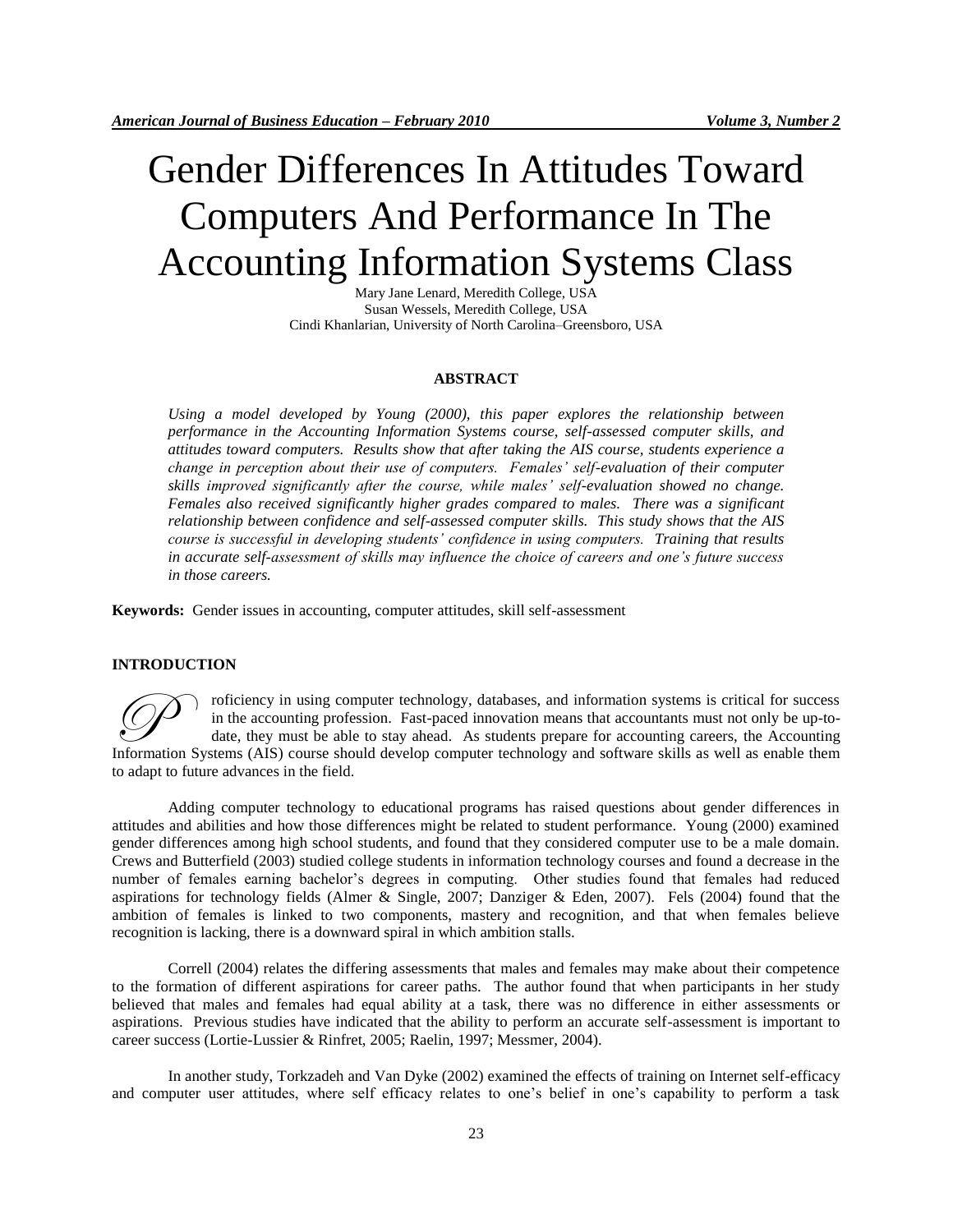(Bandura, 1977). These authors used the concept of self-efficacy to understand technology acceptance, implementation, and use. This study found that training significantly improved self-efficacy scores for both males and females. It is interesting to note that male respondents consistently scored higher than females for Internet selfefficacy on both pre- and post-training scores. Training did not significantly affect computer attitudes of either males or females.

Trauth et al. (2008) analyzed a number of issues that affect females' choice of an information technology (IT) career, including childcare, parental care and working outside the home. The authors have called upon educators and employers to work together to conduct outreach programs for students and even for parents. In an analysis of the gender income gap and the role of education, Bobbit-Zeher (2007) noted that although females now surpass males in undergraduate degrees, gender parity in the highest degrees has yet to be realized, with females receiving approximately 45% of all professional and doctoral degrees. A similar result is reflected in the Institute of Management Accountants (IMA) salary from 2008, which examined job characteristics of its members. According to the study, females are less likely to have advanced degrees (46% to 53%), and less likely to have any kind of certification (63% vs. 72%). These differences are statistically significant (Schroeder and Reichardt, 2009). Attainment of these higher degrees and certifications also translates to higher income.

Young (2000) used a questionnaire adapted from the Computer Attitude Survey (Fennema & Sherman, 1976) in order to assess middle and high school students' attitudes and self-assessment of their computer skills. Young's study measured five factors associated with computer attitudes: confidence, perception of computers as a male domain, positive teacher attitudes, negative teacher attitudes, and perceived usefulness of computers. These factors were also related to a self-rating of computer skills, access to and use of computers at home and school, and family role models of computer users. Young found that males were more likely to have claimed computers as a male area, while females reported finding computers more useful for school and careers. However, the females were more likely to consider themselves as not the type to do well with computers, and less likely to say they could handle a more difficult computer course. Self-reported skill was significantly related to higher levels of confidence and the absence of negative teacher attitude.

The literature suggests that the effectiveness in using computer technology is related to training, computer attitudes, confidence, and gender. It is important to understand whether the training received in the AIS course is positively related to improving computer attitudes and confidence in using technology.

## **RESEARCH OBJECTIVE**

The focus of the present study is to examine the relationship between performance in an AIS course, selfassessed computer skills, and attitudes toward computers. We will also examine what factors contribute to the students' assessment, both before and after they complete the course. We then suggest what might be done in the AIS class to encourage females to pursue more IT-related careers in accounting.

#### **METHOD**

During the 2007-2008 academic year, students in sections of the undergraduate AIS class at three different southeastern colleges and universities were surveyed. A total of 101 students completed anonymous, coded surveys at the beginning and end of the course. In addition, with student permission, their final course grade was submitted to the researchers by the course instructor. There were 58 female students and 33 male students who completed both questionnaires. Student participation was not a requirement of the course.

The questionnaire employed in this study is called the Computer Attitude Survey (CAS). It was developed by Young (2000) and used with permission. The first question asked for the student's self-assessment of their computer skill (from "clueless" to "great" on a 5-point scale). Following this, a set of questions asked about the student's attitudes and opinions about computers focusing on the differences between males and females in solving computer problems, advanced use and study of computers, and whether the student is sure of himself or herself when using computers. Students' responses were based on a rating scale of 1 to 5, ranging from "strongly agree" for a response of 1 and "strongly disagree" for a response of 5.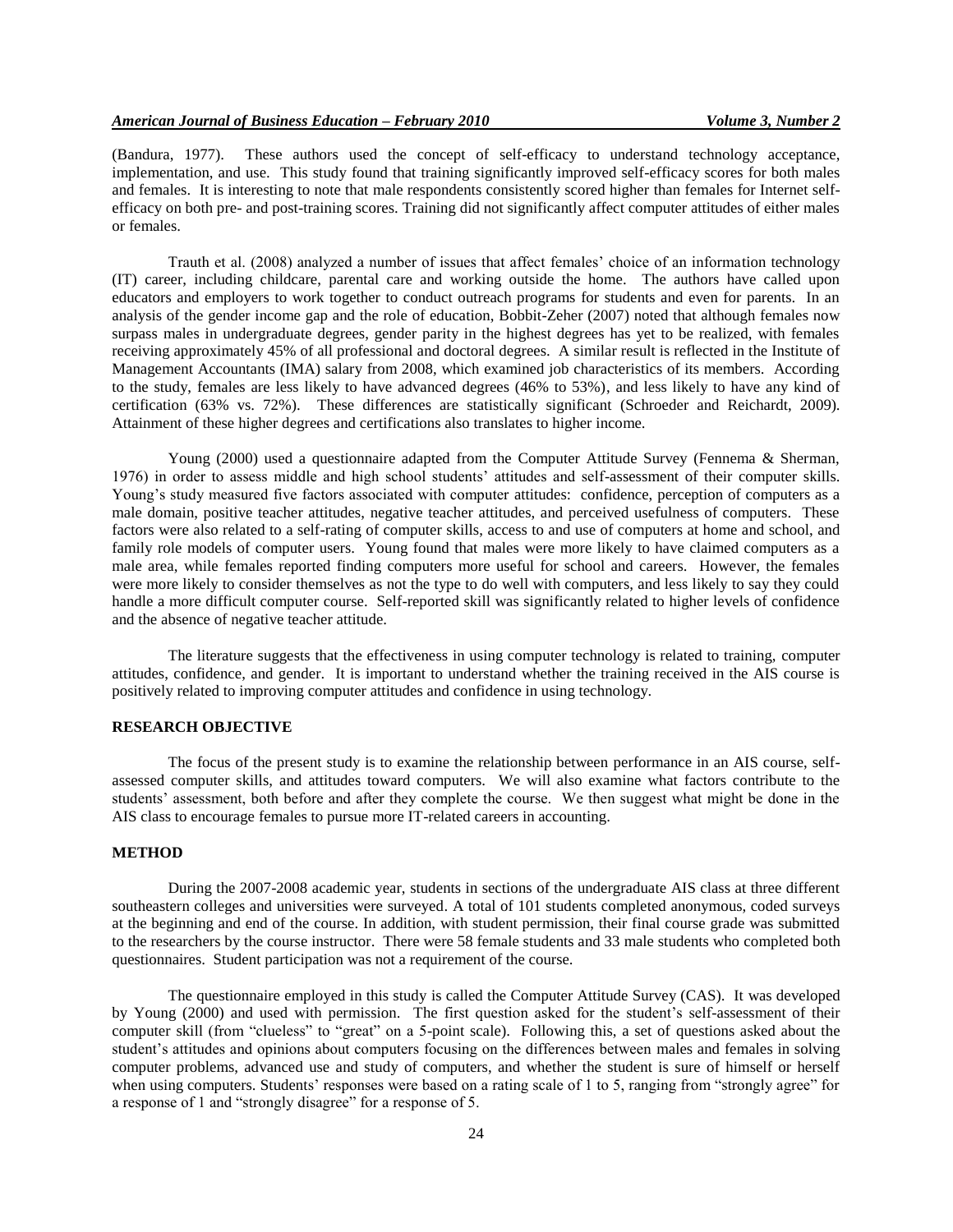A paired samples t-test was used to examine differences in self-assessed computer skills before and after the AIS course. An independent samples t-test was used to compare differences between males' and females' selfassessed skills.

The 48 items of the CAS administered at the beginning of the class were subjected to principal components analysis (PCA). The resulting attitude factors from the CAS were used as independent variables in a regression model with the self-assessment score as the dependent variable to determine which attitude factors are related to the self-assessed computer skill rating.

Finally, the final numerical course grades for each participant were collected and the mean scores computed for males and females. An independent samples t-test was used to determine if there was a significant difference in grades between males and females in the AIS course.

### **RESULTS**

The results show that when rating their skill level after taking the AIS class, all students ranked their skills significantly higher than when they started the course. There was a significant difference in the self-assessed skill levels of females, increasing from 3.76 ("average) before the course to 4.07 ("pretty good") after the course. The self-assessed skill rating for males before the course was 3.79 ("average") and it improved to 3.82 afterward, but this was not significant (see Table 1, Panel A). When comparing the result between males and females, the selfratings by females after the course were significantly different from those of the males (Table 1, Panel B).

| Table 1: T-tests for Comparison of Means for the Self-Ranking of Computer Skill in the Computer-Attitude Survey |
|-----------------------------------------------------------------------------------------------------------------|
| Ranking of 5 ("Great") to Ranking of 1 ("Clueless")                                                             |

| Panel $A$ – Comparison of rankings after the course vs. before the course |  |  |  |  |  |  |
|---------------------------------------------------------------------------|--|--|--|--|--|--|
|---------------------------------------------------------------------------|--|--|--|--|--|--|

|              | <b>Mean – Before</b> | <b>Mean</b> – After | <b>T-value</b> |
|--------------|----------------------|---------------------|----------------|
| All students | 3.77                 | 3.98                | $-2.459$ **    |
| Females      | 3.76                 | 4.07                | $-3.236$ ***   |
| Males        | 3.79                 | 3.82                | $-0.190$       |

*Panel B – Comparison of Males' scores vs. Females' scores*

|                   | <b>Mean – Females</b> | Mean – Males | <b>T-value</b> |  |
|-------------------|-----------------------|--------------|----------------|--|
| Before the course | 3.76                  | 3.79         | 0.859          |  |
| After the course  | 4.07                  | 3.82         | $3.997**$      |  |

Females, n=58; Males, n=33

\* p  $\leq$  .10; \*\* p  $\leq$  .05; \*\*\* p  $\leq$  .01

Principal components analysis revealed the presence of twelve components with eigenvalues exceeding 1, cumulatively explaining 73.8 per cent of the variance. It was decided to extract all factors until the last factors accounted for only a small portion of the explained variance (less than 4 percent). Five components were retained for further investigation. The five factor solution explained a total of 54.0 percent of the variance. As shown in Table 2, the factors were identified as follows:

 Component 1, "Usefulness of computers", contributed 15.6 percent of the total variance. This factor includes items that refer to the importance of computers in one's life work as well as statements that computers are necessary to learn about in school and that using computers is just as important for males and females.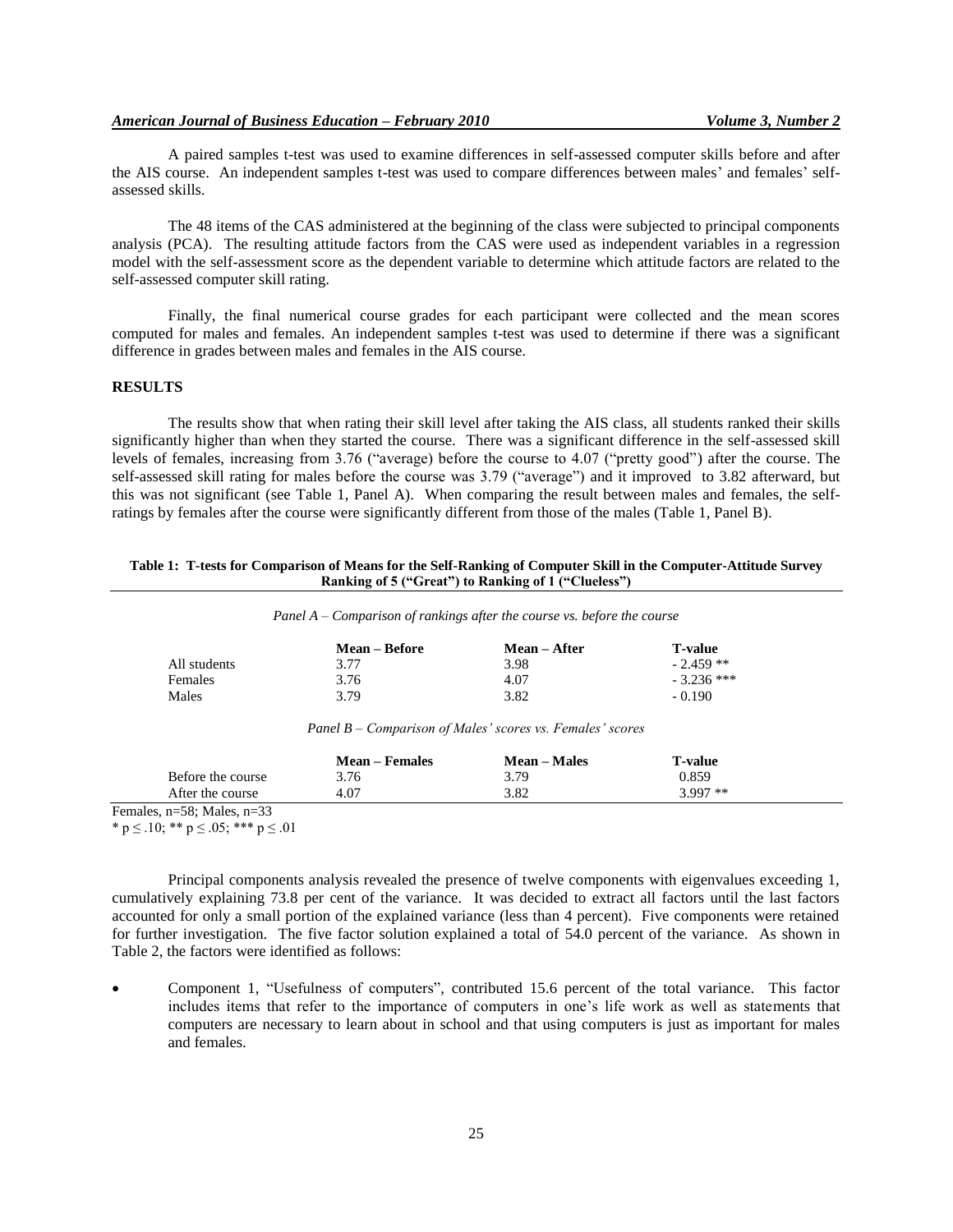- Component 2, "Confidence", contributed 11.5 percent. This factor includes items about whether the respondent believes that using a computer is hard and whether he or she is the type to "do well" with computers.
- Component 3, "Male domain", contributed 10.7 percent. This factor includes items about males being better than females in using computers. These questions are structured so that a high score indicates a strong *disagreement* that computers are a male domain.
- Component 4, "Negative teacher attitudes", contributed 10.1 percent. This factor includes questions about the difficulty of getting the respect of the teacher and the inability of the student to talk to the teacher. These questions are structured so that a high score indicates a strong *disagreement* with, or *absence of*, a negative teacher attitude.
- Component 5, "Teacher Involvement", contributed 6.1 percent. This factor includes items about whether the teacher takes an active interest in the student and encourages him or her to study computers, take advanced computer work, or go on to a career in computers.

The interpretation of these five components is consistent with previous research on the CAS conducted by Young (2000) which also found five factors related to student attitudes toward computers.

|                               |              | <b>Eigenvalues</b> |              |  |
|-------------------------------|--------------|--------------------|--------------|--|
| Component                     | <b>Total</b> | % of variance      | Cumulative % |  |
| $1 -$ Usefulness              | 7.466        | 15.554             | 15.554       |  |
| $2$ – Confidence              | 5.504        | 11.466             | 27.020       |  |
| $3 - Male domain$             | 5.148        | 10.725             | 37.744       |  |
| 4 – Negative teacher attitude | 4.869        | 10.143             | 47.887       |  |
| 5 – Teacher involvement       | 2.949        | 6.144              | 54.031       |  |

#### **Table 2: Principal Components Analysis for the Student Information Questionnaire**

A standardized regression factor score was created for each of the five extracted components using a linear combination of the items that loaded on each factor.

Next we examined the relationship among the five attitude factors and the self-assessment score, by performing a regression analysis in which the self-assessment score at the beginning was the dependent variable and the five attitude factor scores at the beginning were the independent variables. "Confidence" (including attitudes about the difficulty of learning to use computers) was significantly related to the self- assessment score for males, females, and the entire group. For females the factor "negative teacher attitudes" (including beliefs that teachers don't take them seriously) were also significant. For males the factor "male domain" (a lower score indicating that males are better than females in using computers) and the factor "teacher involvement" (including attitudes about teachers encouraging them to do well) were significantly related to self-assessment scores at the beginning of the AIS course (see Table 3, Panels A, B, and C).

We then conducted a regression analysis using responses after the course was completed. The ending selfassessment score was the dependent variable and the five ending attitude factor scores were the independent variables. Only the "confidence" factor was significant for males, females, and the entire group. (see Table 3, Panels A, B, and C). This finding that confidence is significantly related to training supports the results of Torkzadeh and Van Dyke (2002).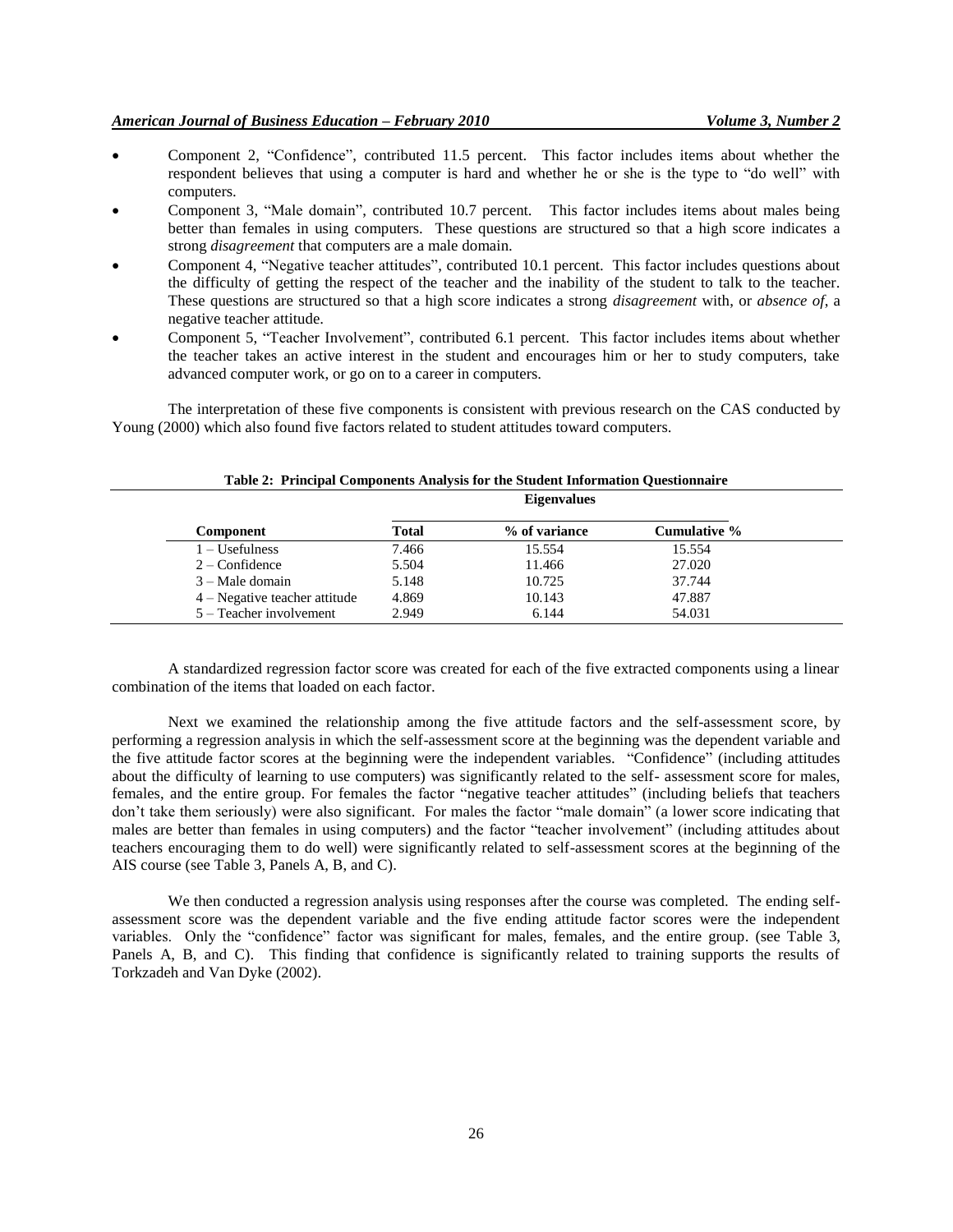## **Table 3**

| Panel A: Regression Analysis of Self-Reported Skill on Student Information Questionnaire Administered on All Students |  |
|-----------------------------------------------------------------------------------------------------------------------|--|
| in the AIS Course                                                                                                     |  |

| Variable                  | <i>Before</i> the course $(R^2 = .264)$ |                | After the course $(R^2 = .251)$ |                |  |
|---------------------------|-----------------------------------------|----------------|---------------------------------|----------------|--|
|                           | Coefficient                             | <b>T-value</b> | Coefficient                     | <b>T-value</b> |  |
| Intercept                 | 1.8310                                  | $2.584$ **     | 1.2220                          | $1.994$ **     |  |
| <b>Usefulness</b>         | $-0.0233$                               | $-1.583$       | 0.0078                          | 0.579          |  |
| Confidence                | 0.0549                                  | $3.932$ ***    | 0.0480                          | $3.874$ ***    |  |
| Male domain               | $-0.0093$                               | $-0.466$       | $-0.0046$                       | $-0.233$       |  |
| Negative teacher attitude | 0.0350                                  | 1.393          | 0.0179                          | 0.688          |  |
| Teacher involvement       | 0.0369                                  | 1.603          | $-0.0006$                       | $-0.028$       |  |

\* p  $\leq$  .1; \*\* p  $\leq$  .05; \*\*\* p  $\leq$  .01

**Panel B: Regression Analysis of Self-Reported Skill on Student Information Questionnaire Administered on Female Students in the AIS Course**

| <b>Variable</b>           |             | <i>Before</i> the course $(R^2 = .218)$ | After the course $(R^2 = .269)$ |                |
|---------------------------|-------------|-----------------------------------------|---------------------------------|----------------|
|                           | Coefficient | <b>T-value</b>                          | Coefficient                     | <b>T-value</b> |
| Intercept                 | $-0.5530$   | $-0.317$                                | 2.1250                          | $1.915*$       |
| <b>Usefulness</b>         | $-0.0448$   | $-0.189$                                | $-0.0056$                       | $-0.304$       |
| Confidence                | 0.0456      | $2.562**$                               | 0.0502                          | $3.653$ ***    |
| Male domain               | 0.0212      | 0.683                                   | $-0.0020$                       | $-0.076$       |
| Negative teacher attitude | 0.0541      | $1.660*$                                | 0.0058                          | 0.207          |
| Teacher involvement       | 0.0146      | 0.506                                   | 0.0094                          | 0.428          |

\* p  $\leq$  .1; \*\* p  $\leq$  .05; \*\*\* p  $\leq$  .01

|  |  |                                   |  | Panel C: Regression Analysis of Self-Reported Skill on Student Information Questionnaire Administered on Male |  |
|--|--|-----------------------------------|--|---------------------------------------------------------------------------------------------------------------|--|
|  |  | <b>Students in the AIS Course</b> |  |                                                                                                               |  |

| <b>Variable</b>           |             | <i>Before</i> the course $(R^2 = .537)$ | After the course $(R^2 = .537)$ |                |
|---------------------------|-------------|-----------------------------------------|---------------------------------|----------------|
|                           | Coefficient | <b>T-value</b>                          | Coefficient                     | <b>T-value</b> |
| Intercept                 | 2.3190      | $2.975$ ***                             | 1.2730                          | 1.023          |
| <b>Usefulness</b>         | $-0.0248$   | $-1.237$                                | 0.0161                          | 0.598          |
| Confidence                | 0.0876      | $3.836$ ***                             | 0.0497                          | $1.701*$       |
| Male domain               | $-0.0459$   | $-1.671*$                               | $-0.0155$                       | $-1.420$       |
| Negative teacher attitude | 0.0038      | 0.104                                   | 0.0213                          | 0.375          |
| Teacher involvement       | 0.0702      | $1.904*$                                | $-0.0213$                       | $-0.509$       |

\*  $p \le 0.1$ ; \*\*  $p \le 0.05$ ; \*\*\*  $p \le 0.01$ 

An independent samples t-test was conducted to compare the final course grades for males and females. Female grades were significantly higher (M = 86.07, SD = .083) than male grades (M = 82.26, SD = .070), t(89) = 2.346,  $p = .021$ . A regression model was run using the final course grade as the dependent variable and the regression scores for the five components as the dependent variable. None of the attitude factors were significantly related the final course grades for either males or females or the entire group.

# **DISCUSSION AND CONCLUSIONS**

Performance in an AIS course, as measured by final course grade, was not found to be related to attitudes toward computers. However, completion of an AIS course appears to reduce the perception by females that teachers don't take them seriously and other negative attitudes about teachers. For males, their experiences in an AIS course diminishes their beliefs that computers are a "male domain."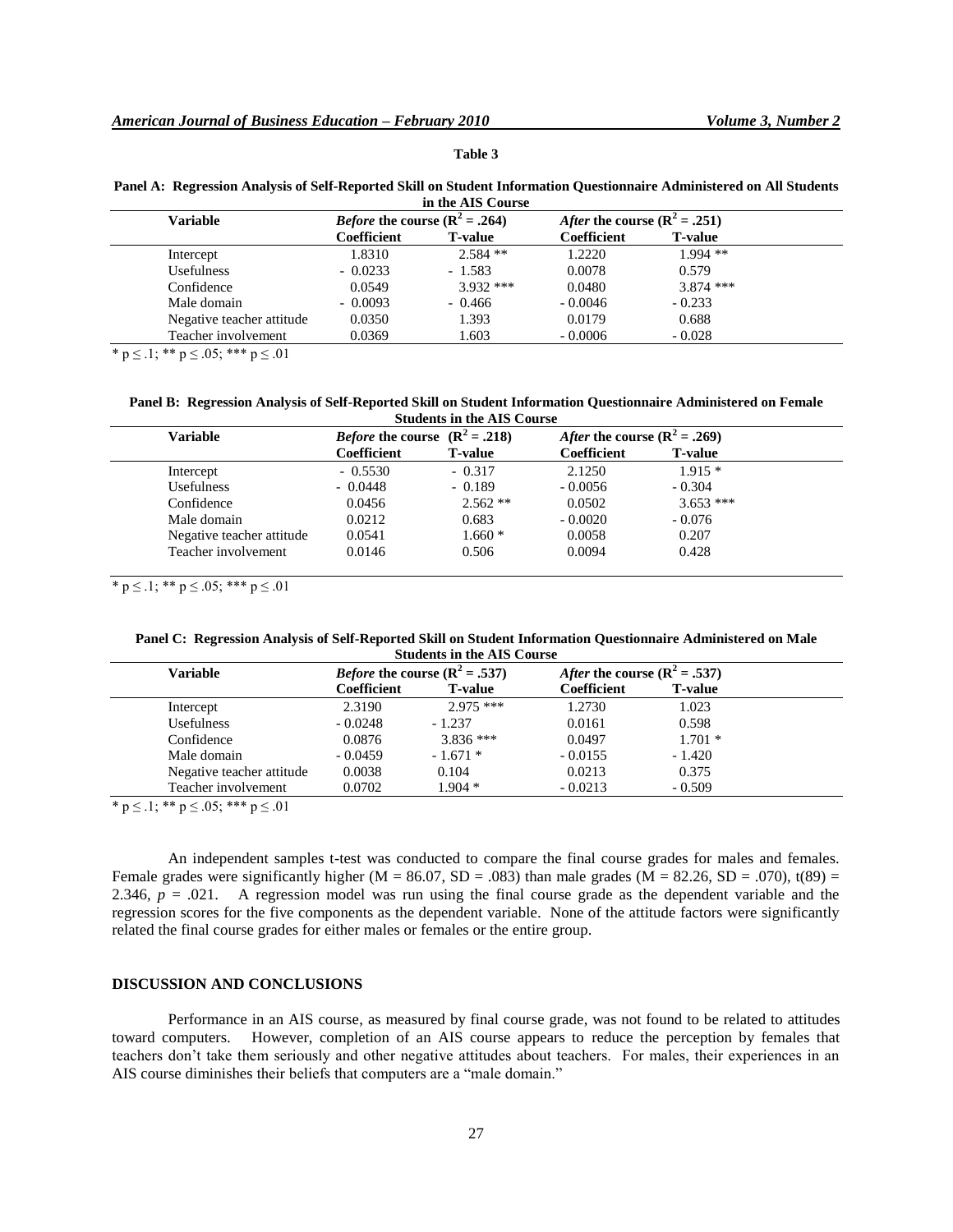## *American Journal of Business Education – February 2010 Volume 3, Number 2*

Before taking the AIS course, there was no significant difference in the self-ranking of computer skills between males and females with both groups ranking themselves as "average." By the end of the course, females' self-assessment of their computer skills improved significantly and their scores were significantly higher than the scores of the males. This result supports findings in other studies that confidence affects self-assessment. The confidence of female students became a more significant factor after taking the AIS course than before the course.

While our study indicates that the AIS class is successful in developing students' confidence in computer skills needed in the Accounting profession, a proposed next step is that students, especially females, must see the link between self-assessment and career success and learn to assess their skill by relying more on their own perception of their ability than on the involvement or approval of others.

## **IMPLICATIONS OF THE FINDINGS**

In order to enhance our understanding of the relationship between accounting education and stronger choices for females in the accounting profession, we recommend continued emphasis on technology instruction in the AIS class. Specifically, the following areas should be considered:

- The AIS class should be sure to stress IT skills as the main focus of the job instead of as a product to assist with the job. This can be accomplished as suggested by Trauth et al. (2008), with career outreach to professionals - both females and males - in accounting specialties with an IT focus. There can also be more reinforcement of IT throughout the accounting curriculum.
- In addition, the AIS class and accounting curriculum in general should include topics on more advanced technologies. Topics such as expert systems and web design using HTML (Hypertext Markup Language) are already covered on the CPA exam. These topics need to be extended to include languages such as XML (eXtensible Markup Language) and XBRL (eXtensible Business Reporting Language), especially given the new directive by the SEC which requires companies to provide financial information tagged using XBRL.
- Finally, accounting curriculums should reinforce the need to achieve certifications, whether it be the CPA or certifications such as CMA and CISA that require more knowledge of IT concepts. And given the findings of Schroeder and Reichardt (2009) and Bobbit-Zeher (2007), students – especially females – should also be encouraged to pursue an advanced degree.

## **ACKNOWLEDGEMENT**

The authors wish to thank Professor Robin Pennington (Department of Accounting, North Carolina State University) for her assistance with this project.

#### **AUTHOR INFORMATION**

**Mary Jane Lenard** is Associate Professor of Accounting in the School of Business at Meredith College. She has a CMA certification and teaches accounting information systems, Managerial and Cost Accounting, and Auditing. Her research interests are in the areas of accounting information systems and financial reporting fraud.

**Susan Wessels** is Professor of Accounting in the School of business at Meredith College. She is also a CPA.

**Cindi Khanlarian** is a Lecturer in Accounting at the University of North Carolina–Greensboro. She is a Ph.D. candidate in Information Systems at UNCG. She also holds the CPA and CMA certifications.

## **REFERENCES**

- 1. Almer, E.D., & Single, L.E. (2007). Shedding light on the AICPA work/life and women's initiatives research: What does it mean to educators and students? *Issues in Accounting Education,* 22(1), 67-77.
- 2. Bobbit-Zeher, D. (2007). The gender income gap and the role of education. *Sociology of Education*, 80(1), 1-22.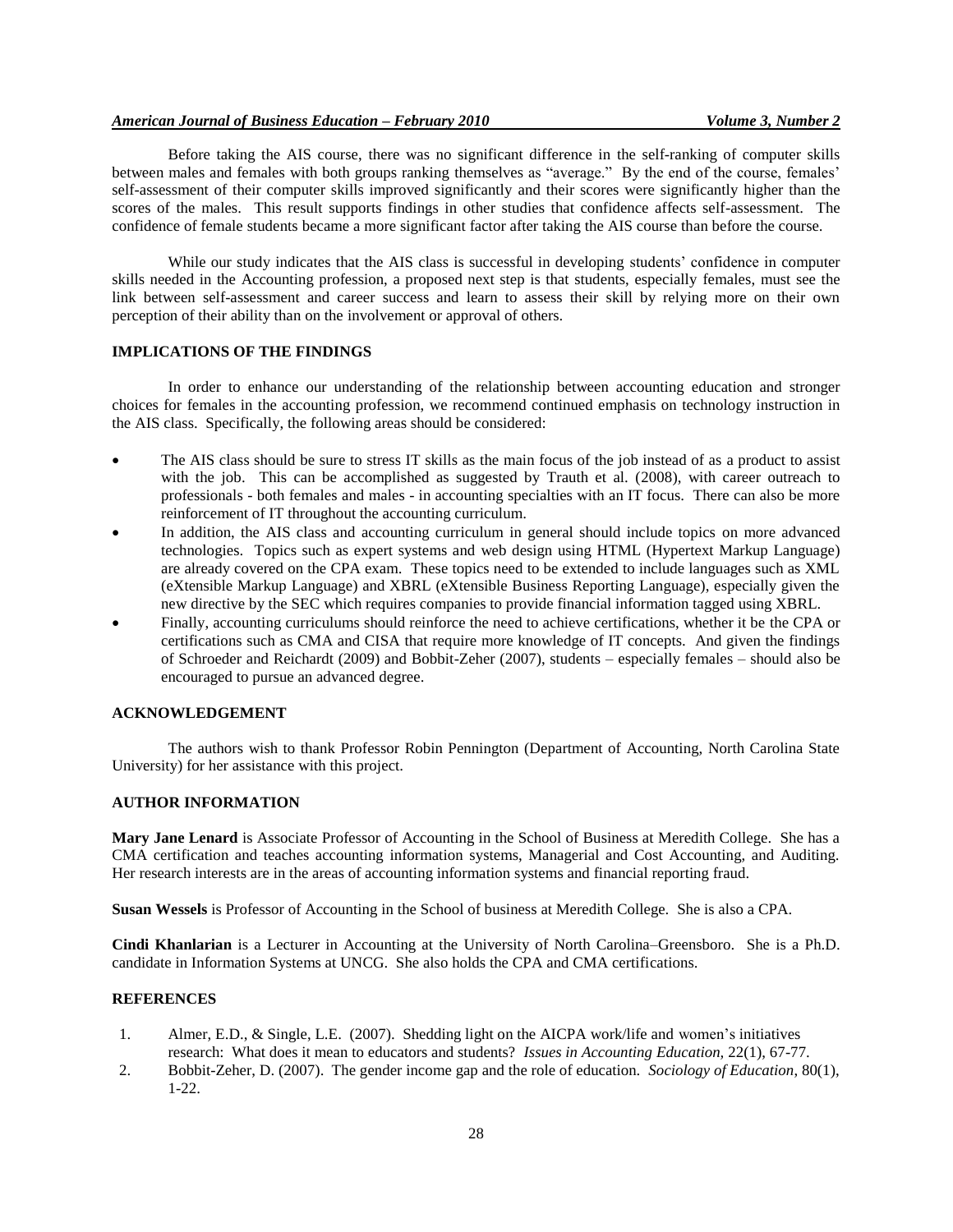- 3. Correll, S.J. (2004). Constraints into preferences: Gender, status, and emerging career aspirations. *American Sociological Review*, 69(1), 93-113.
- 4. Crews, T., & Butterfield, J. (2003). Improving the learning environment in beginning programming classes: An experiment in gender equity. *Journal of Information Systems Education,* 14(1), 69-76.
- 5. Danziger, N, & Eden, Y. (2007). Gender-related differences in the occupational aspirations and careerstyle preferences of accounting students. *Career Development International*, 12(2), 129-149.
- 6. Fels, A. (2004). Do women lack ambition? *Harvard Business Review*, 82(4), 50-60.
- 7. Lortie-Lussier, M., & Rinfret, N. (2005). Determinants of objective and subjective success of men and women. *International Review of Administrative Sciences,* 71(4), 607.
- 8. Messmer, M. (2004). Increasing your visibility at work. *Strategic Finance,* 86(5), 12-14.
- 9. Raelin, J.A. (1997). Internal career development in the age of insecurity. *Business Forum,* 22(1), 19-24.
- 10. Schroeder, D.L., & Reichardt, K.E. (2009). IMA 2008 salary survey. *Strategic Finance*, (June), 29-37.
- 11. Torkzadeh, G. & Van Dyke, T.P. (2002) Effects of training on Internet self-efficacy and computer user attitudes. *Computers in Human Behavior*, 18, 479-494.
- 12. Trauth, E.M., Quesenberry, J.L., & Huang, H. (2008). A multicultural analysis of factors influencing career choice for women in the information technology workforce. *Journal of Global Information Management*, 16(4), 1-23.
- 13. Young, B.J. (2000). Gender differences in student attitudes toward computers. *Journal of Research on Computing in Education,* 33(2), 204-217.